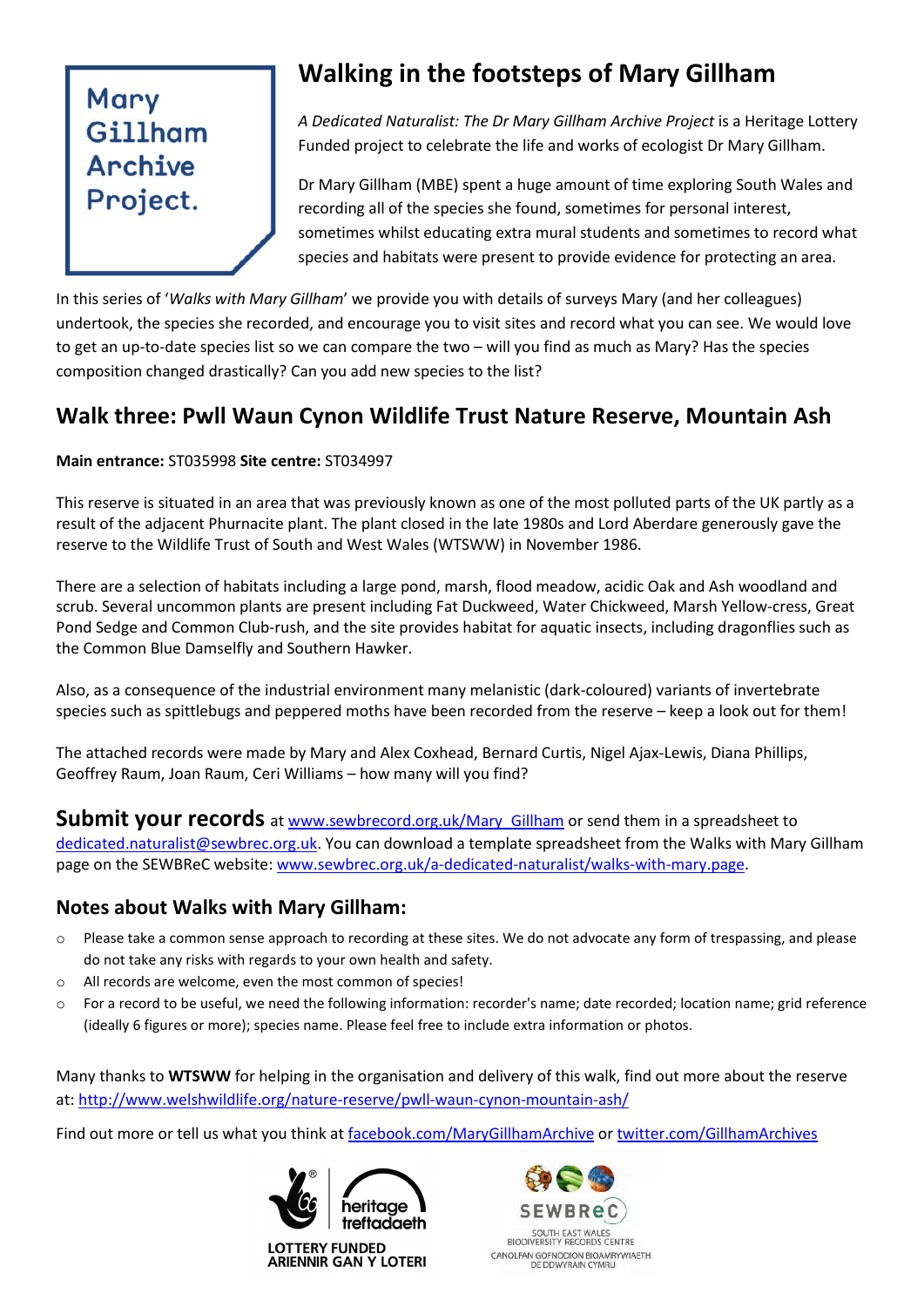### **Pwll Waun Cynon (and nearby) species list**

| <b>Taxon Group</b> | <b>Preferred Name</b>  | Common name                     | Date of record | <b>Location Name</b>           | 2016? |
|--------------------|------------------------|---------------------------------|----------------|--------------------------------|-------|
| amphibian          | Rana temporaria        | frogspawn                       | 21/03/1987     | Abercwmboi Pond Reserve        |       |
| amphibian          | Rana temporaria        | Common Frog                     | 08/04/1991     | Pwll Waun Cynon Nature Reserve |       |
| annelid            | Haemopis sanguisuga    | horse leech                     | 25/08/1988     | Pwll Waun Cynon Nature Reserve |       |
| bird               | Accipiter nisus        | Sparrowhawk                     | 1992           | Pwll Waun Cynon Nature Reserve |       |
| bird               | Actitis hypoleucos     | Common Sandpiper                | 1992           | Pwll Waun Cynon Nature Reserve |       |
| bird               | Aegithalos caudatus    | Long-tailed Tit                 | 08/04/1991     | Pwll Waun Cynon Nature Reserve |       |
| bird               | Alcedo atthis          | Kingfisher                      | 1992           | Pwll Waun Cynon Nature Reserve |       |
| bird               | Alcedo atthis          | Kingfisher                      | 21/03/1987     | Abercwmboi Pond Reserve        |       |
| bird               | Anas platyrhynchos     | Mallard                         | 25/08/1988     | Pwll Waun Cynon Nature Reserve |       |
| bird               | Anas platyrhynchos     | Mallard                         | 08/04/1991     | Pwll Waun Cynon Nature Reserve |       |
| bird               | Ardea cinerea          | Grey Heron                      | 1992           | Pwll Waun Cynon Nature Reserve |       |
| bird               | Ardea cinerea          | Grey Heron                      | 21/03/1987     | Abercwmboi Pond Reserve        |       |
| bird               | Ardea cinerea          | Grey Heron                      | 08/04/1991     | Pwll Waun Cynon Nature Reserve |       |
| bird               | Carduelis carduelis    | Goldfinch                       | 08/04/1991     | Pwll Waun Cynon Nature Reserve |       |
| bird               | Columba palumbus       | Woodpigeon                      | 08/04/1991     | Pwll Waun Cynon Nature Reserve |       |
| bird               | Dendrocopos major      | <b>Great Spotted Woodpecker</b> | 28/09/1984     | Carr woodland, Fernhill        |       |
| bird               | Dendrocopos minor      | Lesser Spotted Woodpecker       | 28/09/1984     | Carr woodland, Fernhill        |       |
| bird               | Gallinula chloropus    | Moorhen                         | 1992           | Pwll Waun Cynon Nature Reserve |       |
| bird               | Gallinula chloropus    | Moorhen                         | 15/09/1987     | Pwll Waun Cynon                |       |
| bird               | Gallinula chloropus    | Moorhen                         | 25/08/1988     | Pwll Waun Cynon Nature Reserve |       |
| bird               | Gallinula chloropus    | Moorhen                         | 08/04/1991     | Pwll Waun Cynon Nature Reserve |       |
| bird               | Garrulus glandarius    | Jay                             | 15/09/1987     | Pwll Waun Cynon                |       |
| bird               | Motacilla cinerea      | <b>Grey Wagtail</b>             | 1992           | Pwll Waun Cynon Nature Reserve |       |
| bird               | Phylloscopus collybita | Chiff chaff                     | 21/03/1987     | Abercwmboi Pond Reserve        |       |
| bird               | Phylloscopus trochilus | <b>Willow Warbler</b>           | 21/05/1993     | Pwll Waun Cynon Nature Reserve |       |
| bird               | Pica pica              | Magpie                          | 08/04/1991     | Pwll Waun Cynon Nature Reserve |       |
| bird               | Picus viridis          | Green Woodpecker                | 28/09/1984     | Carr woodland, Fernhill        |       |
| bird               | Picus viridis          | Green Woodpecker                | 21/03/1987     | Abercwmboi Pond Reserve        |       |
| bird               | Picus viridis          | Green Woodpecker                | 08/04/1991     | Pwll Waun Cynon Nature Reserve |       |
| bird               | Riparia riparia        | <b>Sand Martin</b>              | 21/05/1993     | Pwll Waun Cynon Nature Reserve |       |
| bird               | Riparia riparia        | Sand Martin                     | 1992           | Pwll Waun Cynon Nature Reserve |       |
| bird               | Sylvia atricapilla     | Blackcap                        | 21/05/1993     | Pwll Waun Cynon Nature Reserve |       |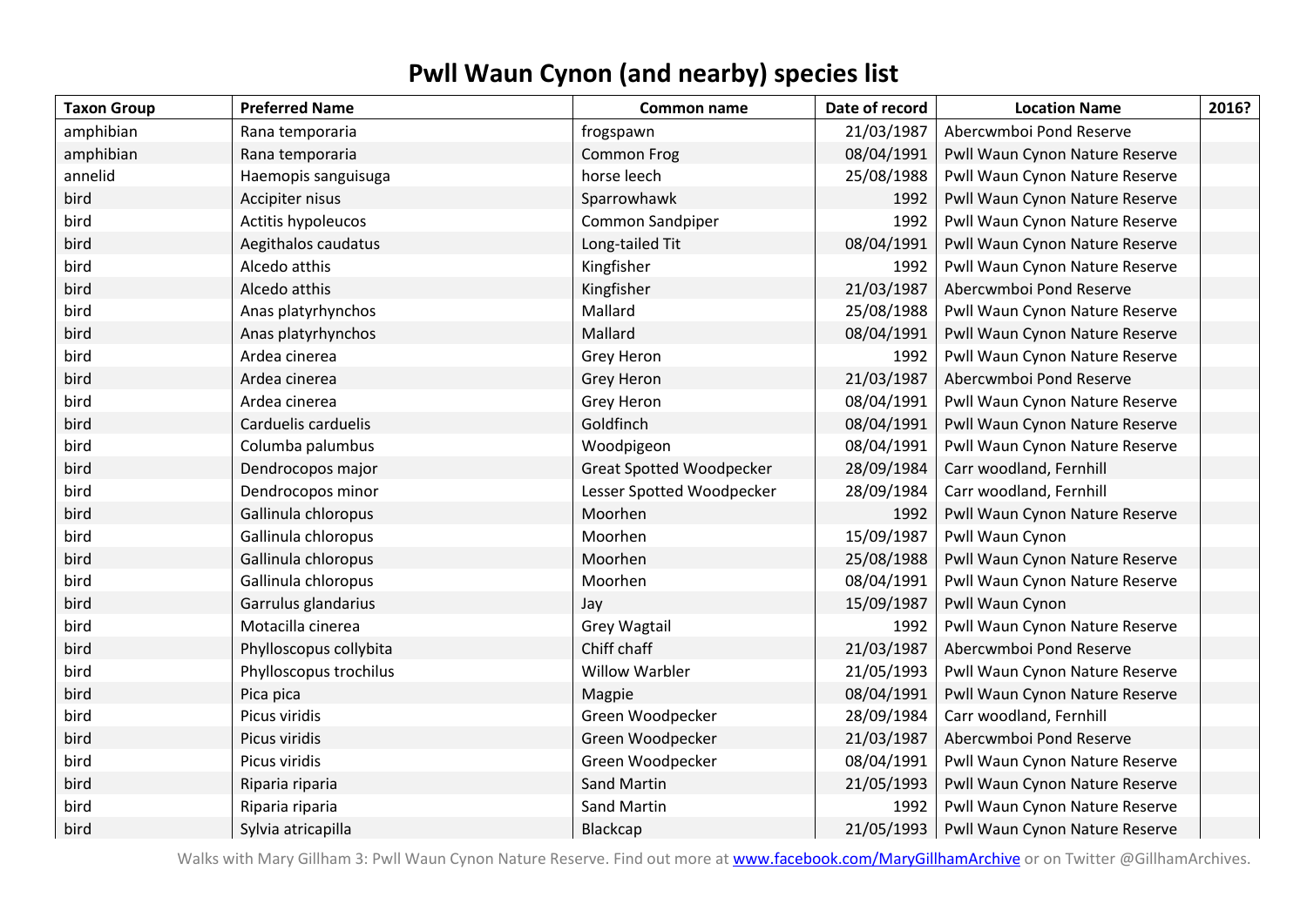| <b>Taxon Group</b> | <b>Preferred Name</b>     | Common name               | Date of record | <b>Location Name</b>           | 2016? |
|--------------------|---------------------------|---------------------------|----------------|--------------------------------|-------|
| bird               | Tachybaptus ruficollis    | Little Grebe              | 1992           | Pwll Waun Cynon Nature Reserve |       |
| bird               | Tachybaptus ruficollis    | Little Grebe              | 01/02/1991     | Pwll Waun Cynon Nature Reserve |       |
| bird               | Troglodytes troglodytes   | Wren                      | 21/05/1993     | Pwll Waun Cynon Nature Reserve |       |
| bird               | Turdus iliacus            | Redwing                   | 08/04/1991     | Pwll Waun Cynon Nature Reserve |       |
| bird               | Turdus philomelos         | Song Thrush               | 21/05/1993     | Pwll Waun Cynon Nature Reserve |       |
| bird               | Turdus pilaris            | Fieldfare                 | 08/04/1991     | Pwll Waun Cynon Nature Reserve |       |
| bird               | Turdus viscivorus         | Mistle Thrush             | 21/03/1987     | Abercwmboi Pond Reserve        |       |
| bony fish          | Salmo trutta subsp. fario | <b>Brown Trout</b>        | 21/05/1993     | Pwll Waun Cynon Nature Reserve |       |
| crustacean         | Daphnia                   | water fleas               | 25/08/1988     | Pwll Waun Cynon Nature Reserve |       |
| fern               | Dryopteris dilatata       | <b>Broad Buckler-fern</b> | 08/04/1991     | Pwll Waun Cynon reserve        |       |
| flowering plant    | Acer campestre            | <b>Field Maple</b>        | 08/04/1991     | Pwll Waun Cynon reserve        |       |
| flowering plant    | Acer pseudoplatanus       | Sycamore                  | 08/04/1991     | Pwll Waun Cynon reserve        |       |
| flowering plant    | Achillea millefolium      | Yarrow                    | 28/09/1984     | Watermeadow, Fernhill          |       |
| flowering plant    | Achillea millefolium      | Yarrow                    | 15/09/1987     | Pwll Waun Cynon                |       |
| flowering plant    | Achillea millefolium      | Yarrow                    | 08/04/1991     | Pwll Waun Cynon reserve        |       |
| flowering plant    | Aegopodium podagraria     | Ground-elder              | 08/04/1991     | Pwll Waun Cynon reserve        |       |
| flowering plant    | Agrimonia procera         | Fragrant Agrimony         | 08/04/1991     | Pwll Waun Cynon reserve        |       |
| flowering plant    | Agrostis                  | <b>Bent Grass</b>         | 28/09/1984     | Watermeadow, Fernhill          |       |
| flowering plant    | Alisma                    | Water-Plantain            | 25/08/1988     | Pwll Waun Cynon Nature Reserve |       |
| flowering plant    | Alisma plantago-aquatica  | Water-plantain            | 28/09/1984     | Roadside pool, Fernhill        |       |
| flowering plant    | Alisma plantago-aquatica  | Water-plantain            | 08/04/1991     | Pwll Waun Cynon reserve        |       |
| flowering plant    | Allium vineale            | Wild Onion                | 08/04/1991     | Pwll Waun Cynon reserve        |       |
| flowering plant    | Alnus                     |                           | 25/08/1988     | Pwll Waun Cynon Nature Reserve |       |
| flowering plant    | Alnus glutinosa           | Alder                     | 28/09/1984     | Roadside pool, Fernhill        |       |
| flowering plant    | Alnus glutinosa           | Alder                     | 28/09/1984     | Carr woodland, Fernhill        |       |
| flowering plant    | Alnus glutinosa           | Alder                     | 08/04/1991     | Pwll Waun Cynon reserve        |       |
| flowering plant    | Alopecurus geniculatus    | Marsh Foxtail             | 08/04/1991     | Pwll Waun Cynon reserve        |       |
| flowering plant    | Angelica                  | Angelica                  | 15/09/1987     | Pwll Waun Cynon                |       |
| flowering plant    | Angelica sylvestris       | Wild Angelica             | 25/08/1988     | Pwll Waun Cynon Nature Reserve |       |
| flowering plant    | Angelica sylvestris       | Wild Angelica             | 25/08/1988     | Pwll Waun Cynon Nature Reserve |       |
| flowering plant    | Angelica sylvestris       | Wild Angelica             | 28/09/1984     | Railside, Fernhill             |       |
| flowering plant    | Anthriscus sylvestris     | <b>Cow Parsley</b>        | 08/04/1991     | Pwll Waun Cynon reserve        |       |
| flowering plant    | Arrhenatherum elatius     | False Oat-grass           | 28/09/1984     | Watermeadow, Fernhill          |       |
| flowering plant    | Arrhenatherum elatius     | False Oat-grass           | 15/09/1987     | Pwll Waun Cynon                |       |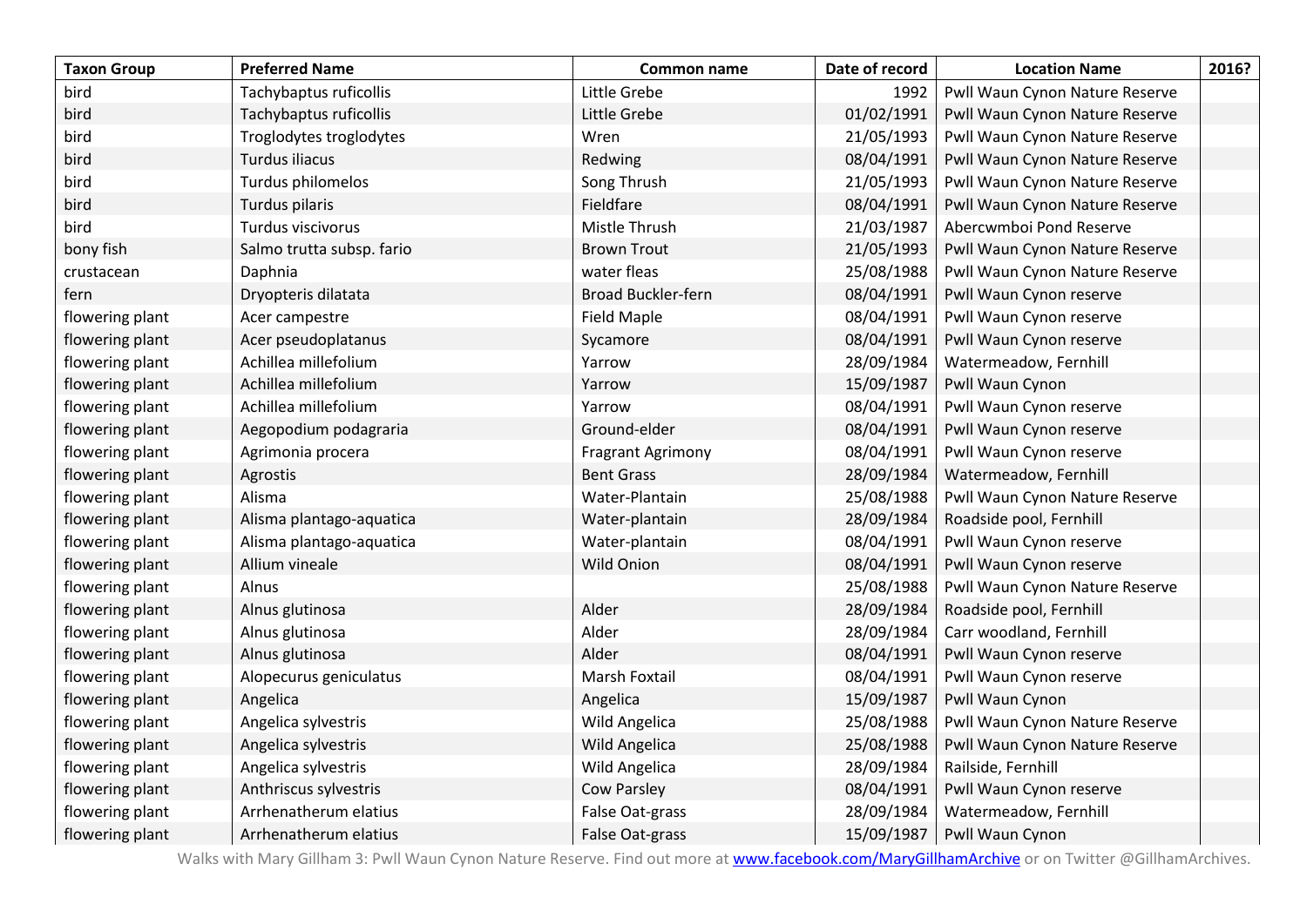| <b>Taxon Group</b> | <b>Preferred Name</b>                           | Common name                | Date of record | <b>Location Name</b>             | 2016? |
|--------------------|-------------------------------------------------|----------------------------|----------------|----------------------------------|-------|
| flowering plant    | Arrhenatherum elatius                           | False Oat-grass            | 25/08/1988     | Pwll Waun Cynon Nature Reserve   |       |
| flowering plant    | Arrhenatherum elatius                           | False Oat-grass            | 08/04/1991     | Pwll Waun Cynon reserve          |       |
| flowering plant    | Aster                                           | Michaelmas-Daisy           | 15/09/1987     | Pwll Waun Cynon                  |       |
| flowering plant    | Aster amellus                                   | European Michaelmas-daisy  | 28/09/1984     | Railside, Fernhill               |       |
| flowering plant    | Aster amellus                                   | European Michaelmas-daisy  | 10/04/1992     | Pwll Waun Cynon Nature Reserve   |       |
| flowering plant    | Aster novi-belgii x lanceolatus = A. x salignus | Common Michaelmas-daisy    | 15/09/1987     | Pwll Waun Cynon                  |       |
| flowering plant    | Aster sedifolius                                | Michaelmas-Daisy           | 25/08/1988     | Pwll Waun Cynon Nature Reserve   |       |
| flowering plant    | Aster sedifolius                                | Michaelmas-Daisy           | 08/04/1991     | Pwll Waun Cynon reserve          |       |
| flowering plant    | Bellis perennis                                 | Daisy                      | 08/04/1991     | Pwll Waun Cynon reserve          |       |
| flowering plant    | Betula                                          | <b>Birch</b>               | 28/09/1984     | Carr woodland, Fernhill          |       |
| flowering plant    | Betula pubescens                                | Downy Birch                | 08/04/1991     | Pwll Waun Cynon reserve          |       |
| flowering plant    | <b>Bidens</b>                                   |                            | 25/08/1988     | Pwll Waun Cynon Nature Reserve   |       |
| flowering plant    | Bidens tripartita                               | Trifid Bur-marigold        | 15/09/1987     | Pwll Waun Cynon                  |       |
| flowering plant    | Bidens tripartita                               | <b>Trifid Bur-marigold</b> | 25/08/1988     | Pwll Waun Cynon Nature Reserve   |       |
| flowering plant    | Bidens tripartita                               | Trifid Bur-marigold        | 08/04/1991     | Pwll Waun Cynon reserve          |       |
| flowering plant    | Callitriche stagnalis                           | Common Water-starwort      | 08/04/1991     | Pwll Waun Cynon reserve          |       |
| flowering plant    | Capsella bursa-pastoris                         | Shepherd's-purse           | 08/04/1991     | Pwll Waun Cynon reserve          |       |
| flowering plant    | Cardamine hirsuta                               | <b>Hairy Bitter-cress</b>  | 08/04/1991     | Pwll Waun Cynon reserve          |       |
| flowering plant    | Cardamine pratensis                             | Cuckooflower               | 21/05/1993     | Pwll Waun Cynon Nature Reserve   |       |
| flowering plant    | Cardamine pratensis                             | Cuckooflower               | 10/04/1992     | Pwll Waun Cynon Nature Reserve   |       |
| flowering plant    | Cardamine pratensis                             | Cuckooflower               | 08/04/1991     | Pwll Waun Cynon reserve          |       |
| flowering plant    | Carex remota                                    | Remote sedge               | 28/09/1984     | Roadside pool, Fernhill          |       |
| flowering plant    | Carex remota                                    | Remote Sedge               | 15/09/1987     | Pwll Waun Cynon                  |       |
| flowering plant    | Carex remota                                    | Remote Sedge               | 08/04/1991     | Pwll Waun Cynon reserve          |       |
| flowering plant    | Carex riparia                                   | <b>Greater Pond-sedge</b>  | 15/09/1987     | Pwll Waun Cynon                  |       |
| flowering plant    | Carex riparia                                   | <b>Greater Pond-sedge</b>  | 08/04/1991     | Pwll Waun Cynon reserve          |       |
| flowering plant    | Carpinus betulus                                | Hornbeam                   | 1984           | Cynon Valley Nr Phurnacite Works |       |
| flowering plant    | Carpinus betulus                                | Hornbeam                   | 28/09/1984     | Roadside pool, Fernhill          |       |
| flowering plant    | Carpinus betulus                                | Hornbeam                   | 28/09/1984     | Carr woodland, Fernhill          |       |
| flowering plant    | Centaurea nigra                                 | Common Knapweed            | 28/09/1984     | Watermeadow, Fernhill            |       |
| flowering plant    | Centaurea nigra                                 | Common Knapweed            | 08/04/1991     | Pwll Waun Cynon reserve          |       |
| flowering plant    | Cerastium glomeratum                            | <b>Sticky Mouse-ear</b>    | 08/04/1991     | Pwll Waun Cynon reserve          |       |
| flowering plant    | Chamerion angustifolium                         | Rosebay Willowherb         | 28/09/1984     | Roadside pool, Fernhill          |       |
| flowering plant    | Chamerion angustifolium                         | Rosebay Willowherb         | 15/09/1987     | Pwll Waun Cynon                  |       |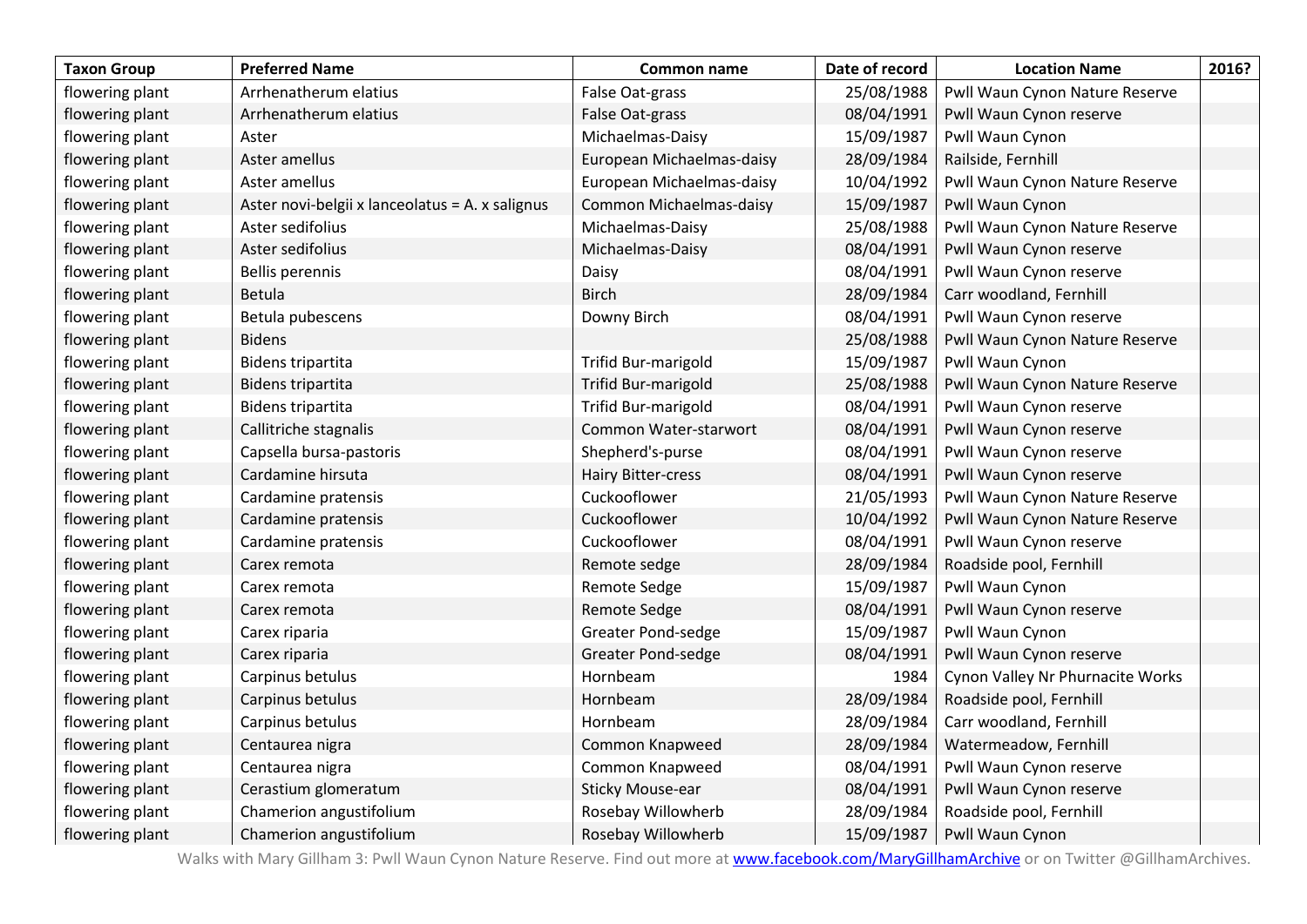| <b>Taxon Group</b> | <b>Preferred Name</b>   | Common name                    | Date of record | <b>Location Name</b>             | 2016? |
|--------------------|-------------------------|--------------------------------|----------------|----------------------------------|-------|
| flowering plant    | Chamerion angustifolium | Rosebay Willowherb             | 25/08/1988     | Pwll Waun Cynon Nature Reserve   |       |
| flowering plant    | Chamerion angustifolium | Rosebay Willowherb             | 08/04/1991     | Pwll Waun Cynon reserve          |       |
| flowering plant    | Cirsium arvense         | <b>Creeping Thistle</b>        | 15/09/1987     | Pwll Waun Cynon                  |       |
| flowering plant    | Cirsium arvense         | <b>Creeping Thistle</b>        | 08/04/1991     | Pwll Waun Cynon reserve          |       |
| flowering plant    | Conium maculatum        | Hemlock                        | 08/04/1991     | Pwll Waun Cynon reserve          |       |
| flowering plant    | Convolvulus arvensis    | <b>Field Bindweed</b>          | 15/09/1987     | Pwll Waun Cynon                  |       |
| flowering plant    | Convolvulus arvensis    | <b>Field Bindweed</b>          | 08/04/1991     | Pwll Waun Cynon reserve          |       |
| flowering plant    | Corylus avellana        | Hazel                          | 08/04/1991     | Pwll Waun Cynon reserve          |       |
| flowering plant    | Crataegus monogyna      | Hawthorn                       | 28/09/1984     | Watermeadow, Fernhill            |       |
| flowering plant    | Crataegus monogyna      | Hawthorn                       | 25/08/1988     | Pwll Waun Cynon Nature Reserve   |       |
| flowering plant    | Crataegus monogyna      | Hawthorn                       | 08/04/1991     | Pwll Waun Cynon reserve          |       |
| flowering plant    | Dactylis glomerata      | Cock's-foot                    | 10/04/1992     | Pwll Waun Cynon Nature Reserve   |       |
| flowering plant    | Dactylis glomerata      | Cock's-foot                    | 25/08/1988     | Pwll Waun Cynon Nature Reserve   |       |
| flowering plant    | Dactylis glomerata      | Cock's-foot                    | 08/04/1991     | Pwll Waun Cynon reserve          |       |
| flowering plant    | Deschampsia cespitosa   | <b>Tufted Hair-Grass</b>       | 15/09/1987     | Pwll Waun Cynon                  |       |
| flowering plant    | Deschampsia cespitosa   | <b>Tufted Hair-Grass</b>       | 25/08/1988     | Pwll Waun Cynon Nature Reserve   |       |
| flowering plant    | Deschampsia cespitosa   | <b>Tufted Hair-Grass</b>       | 08/04/1991     | Pwll Waun Cynon reserve          |       |
| flowering plant    | Eleocharis palustris    | Common Spike-rush              | 21/05/1993     | Pwll Waun Cynon Nature Reserve   |       |
| flowering plant    | Eleocharis palustris    | Common Spike-rush              | 15/09/1987     | Pwll Waun Cynon                  |       |
| flowering plant    | Eleocharis palustris    | Common Spike-rush              | 25/08/1988     | Pwll Waun Cynon Nature Reserve   |       |
| flowering plant    | Eleocharis palustris    | Common Spike-rush              | 08/04/1991     | Pwll Waun Cynon reserve          |       |
| flowering plant    | Epilobium hirsutum      | <b>Great Willowherb</b>        | 08/04/1991     | Pwll Waun Cynon reserve          |       |
| flowering plant    | Epilobium montanum      | <b>Broad-leaved Willowherb</b> | 08/04/1991     | Pwll Waun Cynon reserve          |       |
| flowering plant    | Fagus sylvatica         | <b>Beech</b>                   | 08/04/1991     | Pwll Waun Cynon reserve          |       |
| flowering plant    | Fallopia japonica       | Japanese Knotweed              | 21/05/1993     | Pwll Waun Cynon Nature Reserve   |       |
| flowering plant    | Fallopia japonica       | Japanese knotweed              | 1984           | Cynon Valley Nr Phurnacite Works |       |
| flowering plant    | Fallopia japonica       | Japanese knotweed              | 28/09/1984     | Roadside pool, Fernhill          |       |
| flowering plant    | Fallopia japonica       | Japanese Knotweed              | 28/09/1984     | Railside, Fernhill               |       |
| flowering plant    | Fallopia japonica       | Japanese Knotweed              | 1992           | Pwll Waun Cynon Nature Reserve   |       |
| flowering plant    | Fallopia japonica       | Japanese Knotweed              | 15/09/1987     | Pwll Waun Cynon                  |       |
| flowering plant    | Fallopia japonica       | Japanese Knotweed              | 08/04/1991     | Pwll Waun Cynon reserve          |       |
| flowering plant    | Festuca ovina agg.      | Sheep's Fescue agg.            | 08/04/1991     | Pwll Waun Cynon reserve          |       |
| flowering plant    | Filipendula ulmaria     | Meadowsweet                    | 28/09/1984     | Roadside pool, Fernhill          |       |
| flowering plant    | Filipendula ulmaria     | Meadowsweet                    | 10/04/1992     | Pwll Waun Cynon Nature Reserve   |       |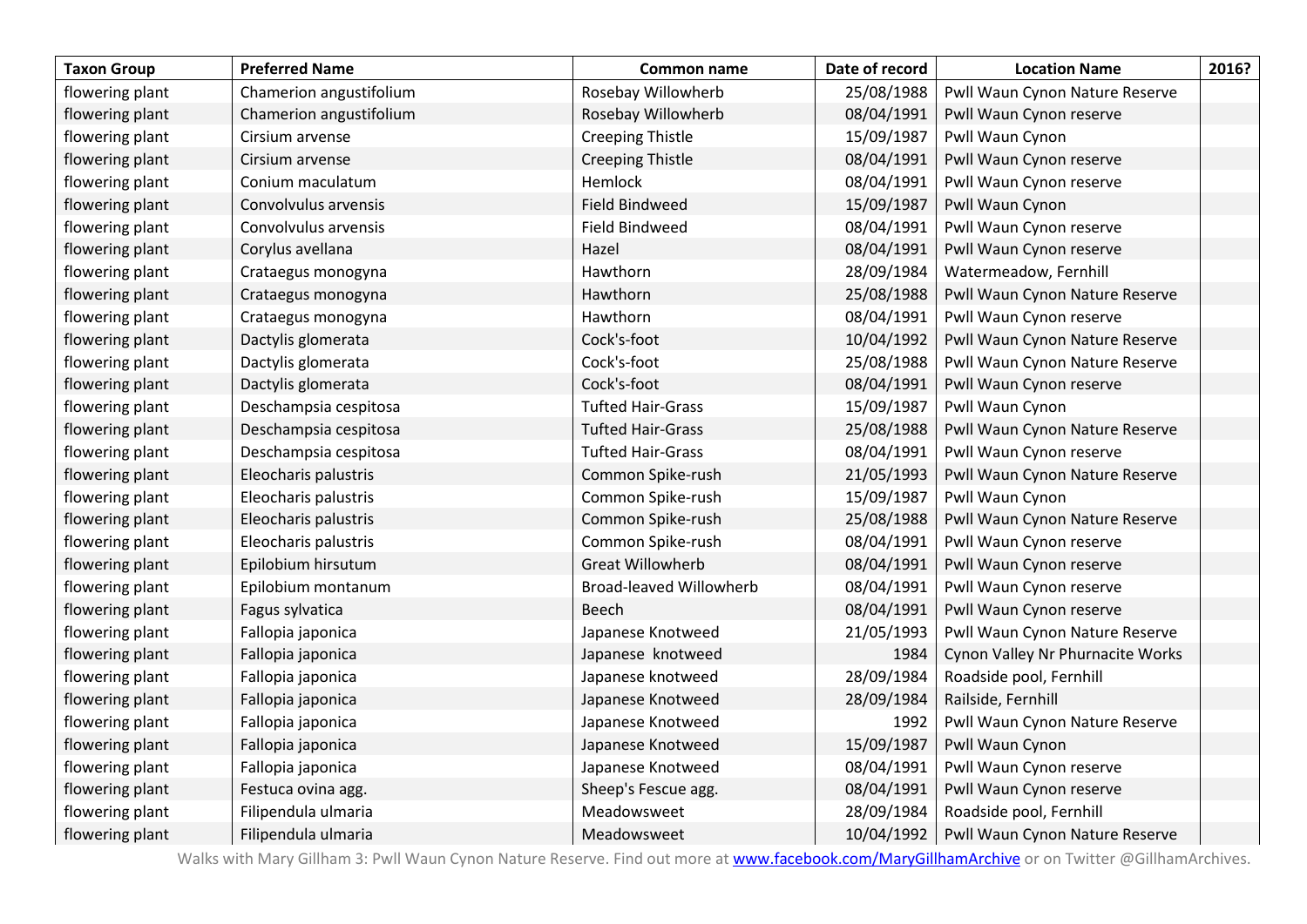| <b>Taxon Group</b> | <b>Preferred Name</b>            | Common name                   | Date of record | <b>Location Name</b>           | 2016? |
|--------------------|----------------------------------|-------------------------------|----------------|--------------------------------|-------|
| flowering plant    | Filipendula ulmaria              | Meadowsweet                   | 15/09/1987     | Pwll Waun Cynon                |       |
| flowering plant    | Filipendula ulmaria              | Meadowsweet                   | 08/04/1991     | Pwll Waun Cynon reserve        |       |
| flowering plant    | Filipendula ulmaria              | Meadowsweet                   | 25/08/1988     | Pwll Waun Cynon Nature Reserve |       |
| flowering plant    | Fraxinus excelsior               | Ash                           | 21/05/1993     | Pwll Waun Cynon Nature Reserve |       |
| flowering plant    | Fraxinus excelsior               | Ash                           | 28/09/1984     | Roadside pool, Fernhill        |       |
| flowering plant    | Fraxinus excelsior               | Ash                           | 28/09/1984     | Carr woodland, Fernhill        |       |
| flowering plant    | Fraxinus excelsior               | Ash                           | 08/04/1991     | Pwll Waun Cynon reserve        |       |
| flowering plant    | Galeopsis tetrahit               | Common Hemp-nettle            | 28/09/1984     | Railside, Fernhill             |       |
| flowering plant    | Galeopsis tetrahit               | Common Hemp-nettle            | 28/09/1984     | Watermeadow, Fernhill          |       |
| flowering plant    | Galeopsis tetrahit               | Common Hemp-nettle            | 08/04/1991     | Pwll Waun Cynon reserve        |       |
| flowering plant    | Galeopsis tetrahit               | Common Hemp-nettle            | 25/08/1988     | Pwll Waun Cynon Nature Reserve |       |
| flowering plant    | Galium aparine                   | Cleavers                      | 25/08/1988     | Pwll Waun Cynon Nature Reserve |       |
| flowering plant    | Galium aparine                   | Cleavers                      | 08/04/1991     | Pwll Waun Cynon reserve        |       |
| flowering plant    | Galium palustre                  | Marsh-bedstraw                | 15/09/1987     | Pwll Waun Cynon                |       |
| flowering plant    | Galium palustre                  | Marsh-bedstraw                | 25/08/1988     | Pwll Waun Cynon Nature Reserve |       |
| flowering plant    | Galium palustre                  | Marsh-bedstraw                | 08/04/1991     | Pwll Waun Cynon reserve        |       |
| flowering plant    | Geranium dissectum               | Cut-leaved Crane's-bill       | 08/04/1991     | Pwll Waun Cynon reserve        |       |
| flowering plant    | Glyceria                         | Sweet-Grass                   | 15/09/1987     | Pwll Waun Cynon                |       |
| flowering plant    | Glyceria fluitans                | <b>Floating Sweet-grass</b>   | 08/04/1991     | Pwll Waun Cynon reserve        |       |
| flowering plant    | Gnaphalium uliginosum            | Marsh Cudweed                 | 25/08/1988     | Pwll Waun Cynon Nature Reserve |       |
| flowering plant    | Gnaphalium uliginosum            | Marsh Cudweed                 | 08/04/1991     | Pwll Waun Cynon reserve        |       |
| flowering plant    | Hedera helix                     | Ivy                           | 28/09/1984     | Carr woodland, Fernhill        |       |
| flowering plant    | Hedera helix                     | Ivy                           | 08/04/1991     | Pwll Waun Cynon reserve        |       |
| flowering plant    | Heracleum sphondylium            | Hogweed                       | 15/09/1987     | Pwll Waun Cynon                |       |
| flowering plant    | Heracleum sphondylium            | Hogweed                       | 08/04/1991     | Pwll Waun Cynon reserve        |       |
| flowering plant    | Heracleum sphondylium            | Hogweed                       | 25/08/1988     | Pwll Waun Cynon Nature Reserve |       |
| flowering plant    | <b>Hesperis matronalis</b>       | Dame's-violet                 | 21/05/1993     | Pwll Waun Cynon Nature Reserve |       |
| flowering plant    | <b>Holcus lanatus</b>            | Yorkshire-fog                 | 08/04/1991     | Pwll Waun Cynon reserve        |       |
| flowering plant    | Hordeum murinum subsp. leporinum | <b>Wall Barley</b>            | 08/04/1991     | Pwll Waun Cynon reserve        |       |
| flowering plant    | Hordeum secalinum                | <b>Meadow Barley</b>          | 25/08/1988     | Pwll Waun Cynon Nature Reserve |       |
| flowering plant    | Hyacinthoides non-scripta        | Bluebell                      | 08/04/1991     | Pwll Waun Cynon reserve        |       |
| flowering plant    | Hypericum perforatum             | Perforate St John's-wort      | 08/04/1991     | Pwll Waun Cynon reserve        |       |
| flowering plant    | Hypericum perforatum             | Perforate St John's-wort      | 25/08/1988     | Pwll Waun Cynon Nature Reserve |       |
| flowering plant    | Hypericum tetrapterum            | Square-stalked St John's-wort | 25/08/1988     | Pwll Waun Cynon Nature Reserve |       |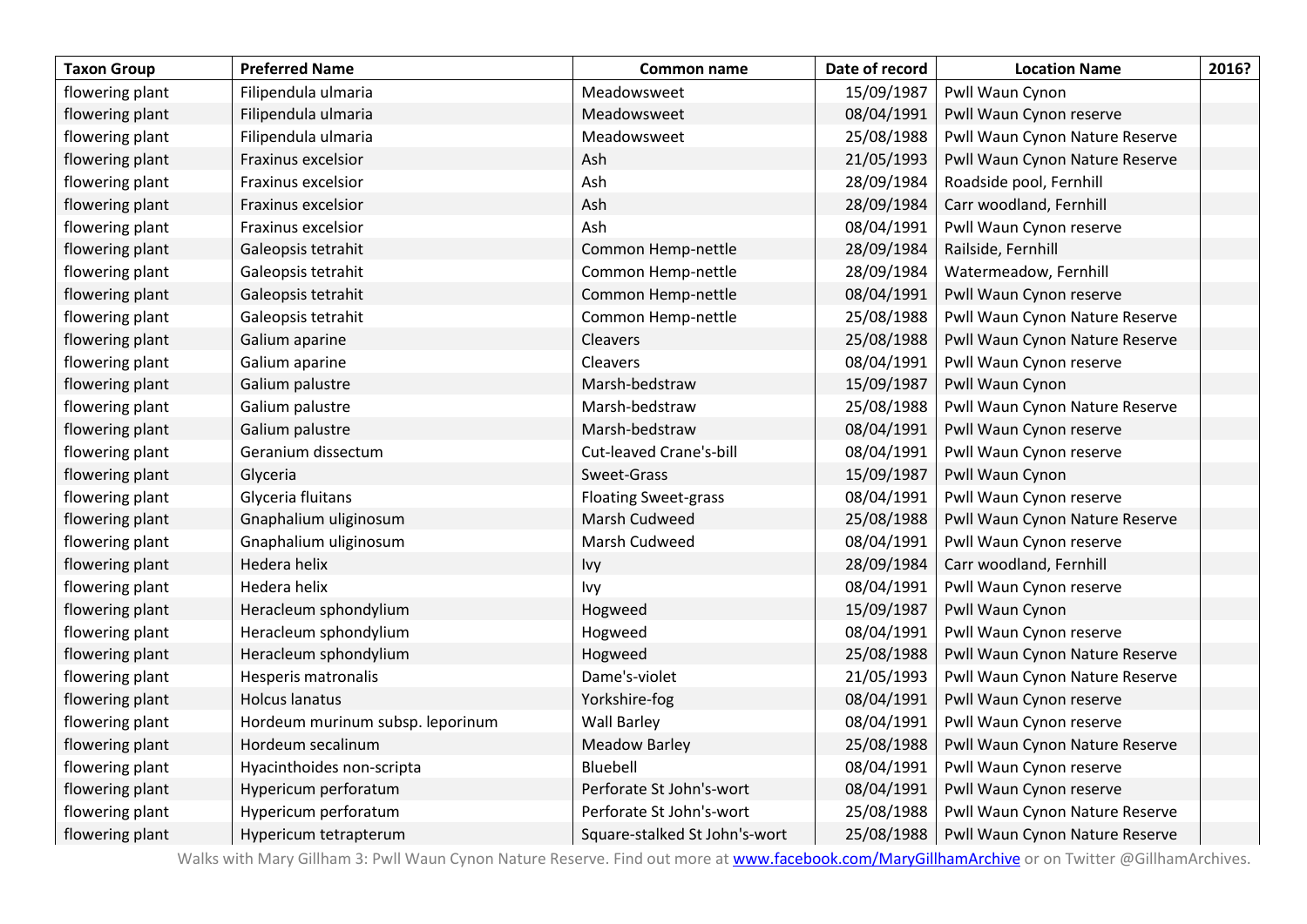| <b>Taxon Group</b> | <b>Preferred Name</b>  | Common name                   | Date of record | <b>Location Name</b>             | 2016? |
|--------------------|------------------------|-------------------------------|----------------|----------------------------------|-------|
| flowering plant    | Hypericum tetrapterum  | Square-stalked St John's-wort | 08/04/1991     | Pwll Waun Cynon reserve          |       |
| flowering plant    | Hypochaeris radicata   | Cat's-ear                     | 08/04/1991     | Pwll Waun Cynon reserve          |       |
| flowering plant    | Ilex aquifolium        | Holly                         | 08/04/1991     | Pwll Waun Cynon reserve          |       |
| flowering plant    | Impatiens              |                               | 28/09/1984     | Carr woodland, Fernhill          |       |
| flowering plant    | Impatiens balsamina    | Balsam                        | 25/08/1988     | Pwll Waun Cynon Nature Reserve   |       |
| flowering plant    | Impatiens glandulifera | Indian Balsam                 | 28/09/1984     | Roadside pool, Fernhill          |       |
| flowering plant    | Impatiens glandulifera | Indian Balsam                 | 28/09/1984     | Railside, Fernhill               |       |
| flowering plant    | Impatiens glandulifera | Indian Balsam                 | 15/09/1987     | Pwll Waun Cynon                  |       |
| flowering plant    | Impatiens glandulifera | Indian Balsam                 | 08/04/1991     | Pwll Waun Cynon reserve          |       |
| flowering plant    | Iris pseudacorus       | Yellow iris                   | 28/09/1984     | Roadside pool, Fernhill          |       |
| flowering plant    | Iris pseudacorus       | <b>Yellow Iris</b>            | 28/09/1984     | Roadside pool, Fernhill          |       |
| flowering plant    | Iris pseudacorus       | <b>Yellow Iris</b>            | 08/04/1991     | Pwll Waun Cynon reserve          |       |
| flowering plant    | Juncus effusus         | Soft-rush                     | 28/09/1984     | Railside, Fernhill               |       |
| flowering plant    | Juncus effusus         | Soft-rush                     | 15/09/1987     | Pwll Waun Cynon                  |       |
| flowering plant    | Juncus effusus         | Soft-rush                     | 08/04/1991     | Pwll Waun Cynon reserve          |       |
| flowering plant    | Juncus inflexus        | Hard Rush                     | 08/04/1991     | Pwll Waun Cynon reserve          |       |
| flowering plant    | Lathyrus pratensis     | <b>Meadow Vetchling</b>       | 28/09/1984     | Watermeadow, Fernhill            |       |
| flowering plant    | Lathyrus pratensis     | <b>Meadow Vetchling</b>       | 08/04/1991     | Pwll Waun Cynon reserve          |       |
| flowering plant    | Lemna                  |                               | 21/05/1993     | Pwll Waun Cynon Nature Reserve   |       |
| flowering plant    | Lemna gibba            | <b>Fat Duckweed</b>           | 1984           | Cynon Valley Nr Phurnacite Works |       |
| flowering plant    | Lemna gibba            | <b>Fat Duckweed</b>           | 25/08/1988     | Pwll Waun Cynon Nature Reserve   |       |
| flowering plant    | Lemna gibba            | <b>Fat Duckweed</b>           | 08/04/1991     | Pwll Waun Cynon reserve          |       |
| flowering plant    | Lemna minor            | Common Duckweed               | 28/09/1984     | Railside, Fernhill               |       |
| flowering plant    | Lemna minor            | <b>Common Duckweed</b>        | 08/04/1991     | Pwll Waun Cynon reserve          |       |
| flowering plant    | Leontodon saxatilis    | Lesser Hawkbit                | 08/04/1991     | Pwll Waun Cynon reserve          |       |
| flowering plant    | Ligustrum ovalifolium  | Garden Privet                 | 08/04/1991     | Pwll Waun Cynon reserve          |       |
| flowering plant    | Linaria vulgaris       | Common Toadflax               | 28/09/1984     | Railside, Fernhill               |       |
| flowering plant    | Linaria vulgaris       | <b>Common Toadflax</b>        | 28/09/1984     | Watermeadow, Fernhill            |       |
| flowering plant    | Linaria vulgaris       | <b>Common Toadflax</b>        | 25/08/1988     | Pwll Waun Cynon Nature Reserve   |       |
| flowering plant    | Linaria vulgaris       | Common Toadflax               | 08/04/1991     | Pwll Waun Cynon reserve          |       |
| flowering plant    | Lolium perenne         | Perennial Rye-grass           | 08/04/1991     | Pwll Waun Cynon reserve          |       |
| flowering plant    | Lotus corniculatus     | Common Bird's-foot-trefoil    | 15/09/1987     | Pwll Waun Cynon                  |       |
| flowering plant    | Lotus corniculatus     | Common Bird's-foot-trefoil    | 25/08/1988     | Pwll Waun Cynon Nature Reserve   |       |
| flowering plant    | Lotus corniculatus     | Common Bird's-foot-trefoil    | 08/04/1991     | Pwll Waun Cynon reserve          |       |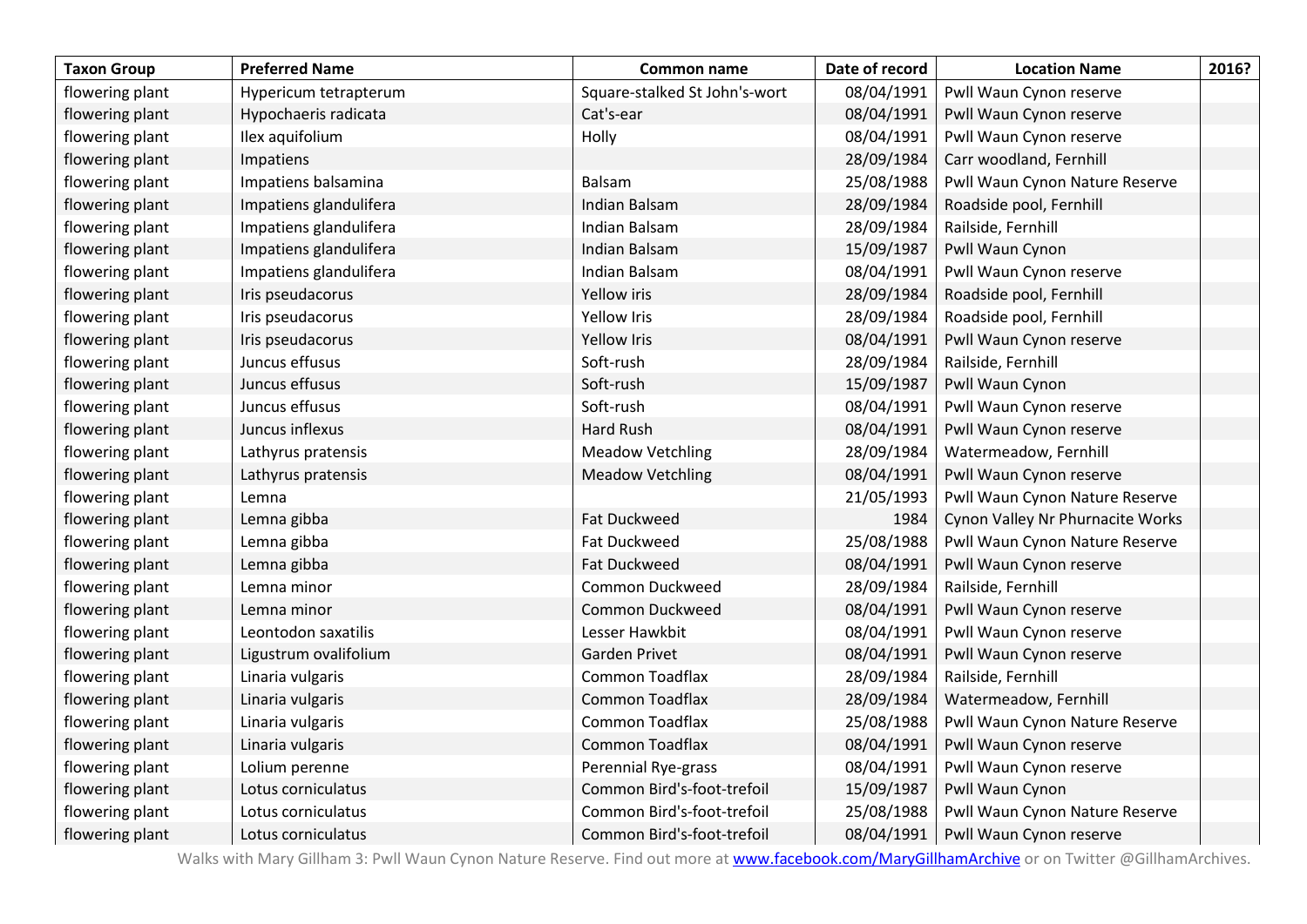| <b>Taxon Group</b> | <b>Preferred Name</b>           | <b>Common name</b>              | Date of record | <b>Location Name</b>           | 2016? |
|--------------------|---------------------------------|---------------------------------|----------------|--------------------------------|-------|
| flowering plant    | Lotus pedunculatus              | Greater Bird's-foot-trefoil     | 08/04/1991     | Pwll Waun Cynon reserve        |       |
| flowering plant    | Lycopus                         | Lycopus                         | 15/09/1987     | Pwll Waun Cynon                |       |
| flowering plant    | Lycopus europaeus               | Gypsywort                       | 25/08/1988     | Pwll Waun Cynon Nature Reserve |       |
| flowering plant    | Lycopus europaeus               | Gypsywort                       | 08/04/1991     | Pwll Waun Cynon reserve        |       |
| flowering plant    | Lysimachia nummularia           | Creeping-Jenny                  | 28/09/1984     | Railside, Fernhill             |       |
| flowering plant    | Lysimachia punctata             | Dotted Loosestrife              | 08/04/1991     | Pwll Waun Cynon reserve        |       |
| flowering plant    | Malus                           | Apple                           | 08/04/1991     | Pwll Waun Cynon reserve        |       |
| flowering plant    | Malus pumila                    | Apple                           | 25/08/1988     | Pwll Waun Cynon Nature Reserve |       |
| flowering plant    | Mentha aquatica                 | <b>Water Mint</b>               | 25/08/1988     | Pwll Waun Cynon Nature Reserve |       |
| flowering plant    | Mentha aquatica                 | <b>Water Mint</b>               | 08/04/1991     | Pwll Waun Cynon reserve        |       |
| flowering plant    | Myosotis                        | Forget-Me-Not                   | 15/09/1987     | Pwll Waun Cynon                |       |
| flowering plant    | Myosotis laxa subsp. caespitosa | Myosotis laxa subsp. caespitosa | 15/09/1987     | Pwll Waun Cynon                |       |
| flowering plant    | Myosotis laxa subsp. caespitosa | Myosotis laxa subsp. caespitosa | 08/04/1991     | Pwll Waun Cynon reserve        |       |
| flowering plant    | Myosotis scorpioides            | Water Forget-me-not             | 25/08/1988     | Pwll Waun Cynon Nature Reserve |       |
| flowering plant    | Myosoton aquaticum              | Water Chickweed                 | 15/09/1987     | Pwll Waun Cynon                |       |
| flowering plant    | Myosoton aquaticum              | Water Chickweed                 | 08/04/1991     | Pwll Waun Cynon reserve        |       |
| flowering plant    | Odontites vernus                | <b>Red Bartsia</b>              | 25/08/1988     | Pwll Waun Cynon Nature Reserve |       |
| flowering plant    | Odontites vernus                | <b>Red Bartsia</b>              | 08/04/1991     | Pwll Waun Cynon reserve        |       |
| flowering plant    | Oenanthe                        | Water-Dropwort                  | 28/09/1984     | Railside, Fernhill             |       |
| flowering plant    | Oenanthe crocata                | Hemlock Water-dropwort          | 28/09/1984     | Roadside pool, Fernhill        |       |
| flowering plant    | Oenanthe crocata                | Hemlock Water-dropwort          | 25/08/1988     | Pwll Waun Cynon Nature Reserve |       |
| flowering plant    | Oenanthe crocata                | Hemlock Water-dropwort          | 08/04/1991     | Pwll Waun Cynon reserve        |       |
| flowering plant    | Orobanche elatior               | Knapweed Broomrape              | 15/09/1987     | Pwll Waun Cynon                |       |
| flowering plant    | Persicaria amphibia             | Amphibious Bistort              | 08/04/1991     | Pwll Waun Cynon reserve        |       |
| flowering plant    | Persicaria hydropiper           | Water-pepper                    | 15/09/1987     | Pwll Waun Cynon                |       |
| flowering plant    | Persicaria hydropiper           | Water-pepper                    | 25/08/1988     | Pwll Waun Cynon Nature Reserve |       |
| flowering plant    | Persicaria hydropiper           | Water-pepper                    | 08/04/1991     | Pwll Waun Cynon reserve        |       |
| flowering plant    | Petasites hybridus              | <b>Butterbur</b>                | 08/04/1991     | Pwll Waun Cynon reserve        |       |
| flowering plant    | Phalaris                        | Phalaris                        | 15/09/1987     | Pwll Waun Cynon                |       |
| flowering plant    | Phalaris                        | Phalaris                        | 25/08/1988     | Pwll Waun Cynon Nature Reserve |       |
| flowering plant    | Phalaris arundinacea            | Reed Canary-grass               | 28/09/1984     | Railside, Fernhill             |       |
| flowering plant    | Phalaris arundinacea            | Reed Canary-grass               | 08/04/1991     | Pwll Waun Cynon reserve        |       |
| flowering plant    | Pilosella officinarum           | Mouse-ear-hawkweed              | 25/08/1988     | Pwll Waun Cynon Nature Reserve |       |
| flowering plant    | Pilosella officinarum           | Mouse-ear-hawkweed              | 08/04/1991     | Pwll Waun Cynon reserve        |       |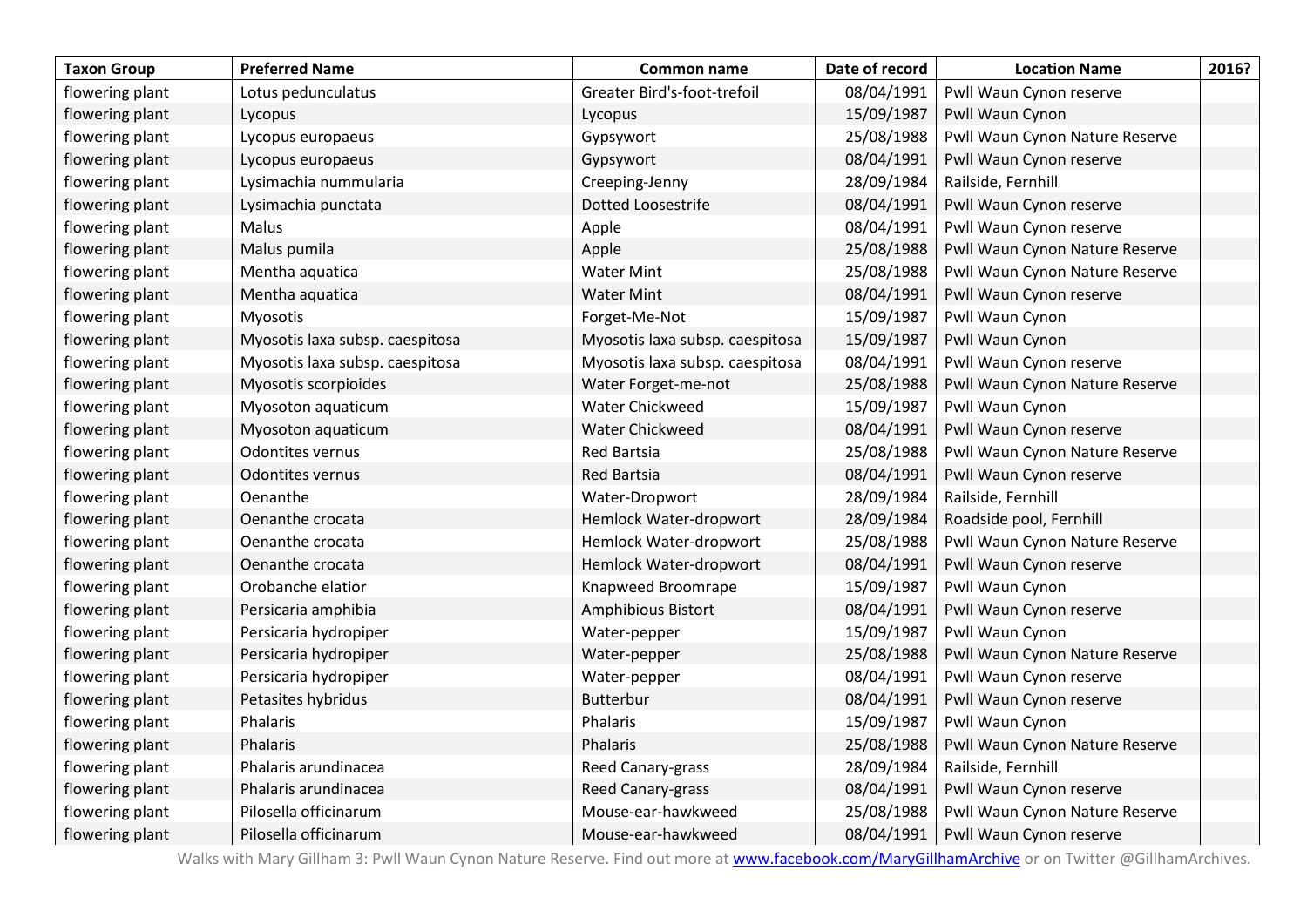| <b>Taxon Group</b> | <b>Preferred Name</b>                         | Common name                  | Date of record | <b>Location Name</b>             | 2016? |
|--------------------|-----------------------------------------------|------------------------------|----------------|----------------------------------|-------|
| flowering plant    | Pimpinella major                              | Greater Burnet-saxifrage     | 21/05/1993     | Pwll Waun Cynon Nature Reserve   |       |
| flowering plant    | Pimpinella major                              | Greater Burnet-saxifrage     | 1984           | Cynon Valley Nr Phurnacite Works |       |
| flowering plant    | Plantago lanceolata                           | <b>Ribwort Plantain</b>      | 28/09/1984     | Watermeadow, Fernhill            |       |
| flowering plant    | Plantago lanceolata                           | <b>Ribwort Plantain</b>      | 15/09/1987     | Pwll Waun Cynon                  |       |
| flowering plant    | Plantago lanceolata                           | <b>Ribwort Plantain</b>      | 08/04/1991     | Pwll Waun Cynon reserve          |       |
| flowering plant    | Poa annua                                     | Annual Meadow-grass          | 08/04/1991     | Pwll Waun Cynon reserve          |       |
| flowering plant    | Poa pratensis                                 | Smooth Meadow-grass          | 08/04/1991     | Pwll Waun Cynon reserve          |       |
| flowering plant    | Populus alba                                  | White Poplar                 | 21/03/1987     | Abercwmboi Pond Reserve          |       |
| flowering plant    | Populus nigra                                 | Black-poplar                 | 21/03/1987     | Abercwmboi Pond Reserve          |       |
| flowering plant    | Potentilla anserina                           | Silverweed                   | 15/09/1987     | Pwll Waun Cynon                  |       |
| flowering plant    | Potentilla anserina                           | Silverweed                   | 08/04/1991     | Pwll Waun Cynon reserve          |       |
| flowering plant    | Potentilla sterilis                           | <b>Barren Strawberry</b>     | 08/04/1991     | Pwll Waun Cynon reserve          |       |
| flowering plant    | Prunella vulgaris                             | Selfheal                     | 08/04/1991     | Pwll Waun Cynon reserve          |       |
| flowering plant    | Prunus avium                                  | Wild Cherry                  | 1994           | Cynon Valley Nr Phurnacite Works |       |
| flowering plant    | Prunus avium                                  | Wild Cherry                  | 28/09/1984     | Carr woodland, Fernhill          |       |
| flowering plant    | Prunus cerasus                                | <b>Dwarf Cherry</b>          | 08/04/1991     | Pwll Waun Cynon reserve          |       |
| flowering plant    | Prunus spinosa                                | Blackthorn                   | 1992           | Pwll Waun Cynon Nature Reserve   |       |
| flowering plant    | Prunus spinosa                                | Blackthorn                   | 28/09/1984     | Carr woodland, Fernhill          |       |
| flowering plant    | Quercus                                       | Oak                          | 25/08/1988     | Pwll Waun Cynon Nature Reserve   |       |
| flowering plant    | Quercus petraea                               | Sessile Oak                  | 28/09/1984     | Carr woodland, Fernhill          |       |
| flowering plant    | Quercus petraea                               | Sessile Oak                  | 08/04/1991     | Pwll Waun Cynon reserve          |       |
| flowering plant    | Ranunculus                                    | <b>Water Crowfoot</b>        | 21/03/1987     | Abercwmboi Pond Reserve          |       |
| flowering plant    | Ranunculus acris                              | <b>Meadow Buttercup</b>      | 08/04/1991     | Pwll Waun Cynon reserve          |       |
| flowering plant    | Ranunculus ficaria                            | Lesser Celandine             | 08/04/1991     | Pwll Waun Cynon reserve          |       |
| flowering plant    | Ranunculus flammula                           | Lesser Spearwort             | 08/04/1991     | Pwll Waun Cynon reserve          |       |
| flowering plant    | Ranunculus penicillatus subsp. pseudofluitans | <b>Stream Water-Crowfoot</b> | 21/05/1993     | Pwll Waun Cynon Nature Reserve   |       |
| flowering plant    | Ranunculus repens                             | <b>Creeping Buttercup</b>    | 28/09/1984     | Watermeadow, Fernhill            |       |
| flowering plant    | Ranunculus repens                             | <b>Creeping Buttercup</b>    | 15/09/1987     | Pwll Waun Cynon                  |       |
| flowering plant    | Ranunculus repens                             | <b>Creeping Buttercup</b>    | 25/08/1988     | Pwll Waun Cynon Nature Reserve   |       |
| flowering plant    | Ranunculus repens                             | <b>Creeping Buttercup</b>    | 08/04/1991     | Pwll Waun Cynon reserve          |       |
| flowering plant    | Ribes rubrum                                  | <b>Red Currant</b>           | 08/04/1991     | Pwll Waun Cynon reserve          |       |
| flowering plant    | Ribes uva-crispa                              | Gooseberry                   | 08/04/1991     | Pwll Waun Cynon reserve          |       |
| flowering plant    | Rorippa islandica                             | Northern Yellow-cress        | 08/04/1991     | Pwll Waun Cynon reserve          |       |
| flowering plant    | Rosa canina agg.                              | Rose                         | 08/04/1991     | Pwll Waun Cynon reserve          |       |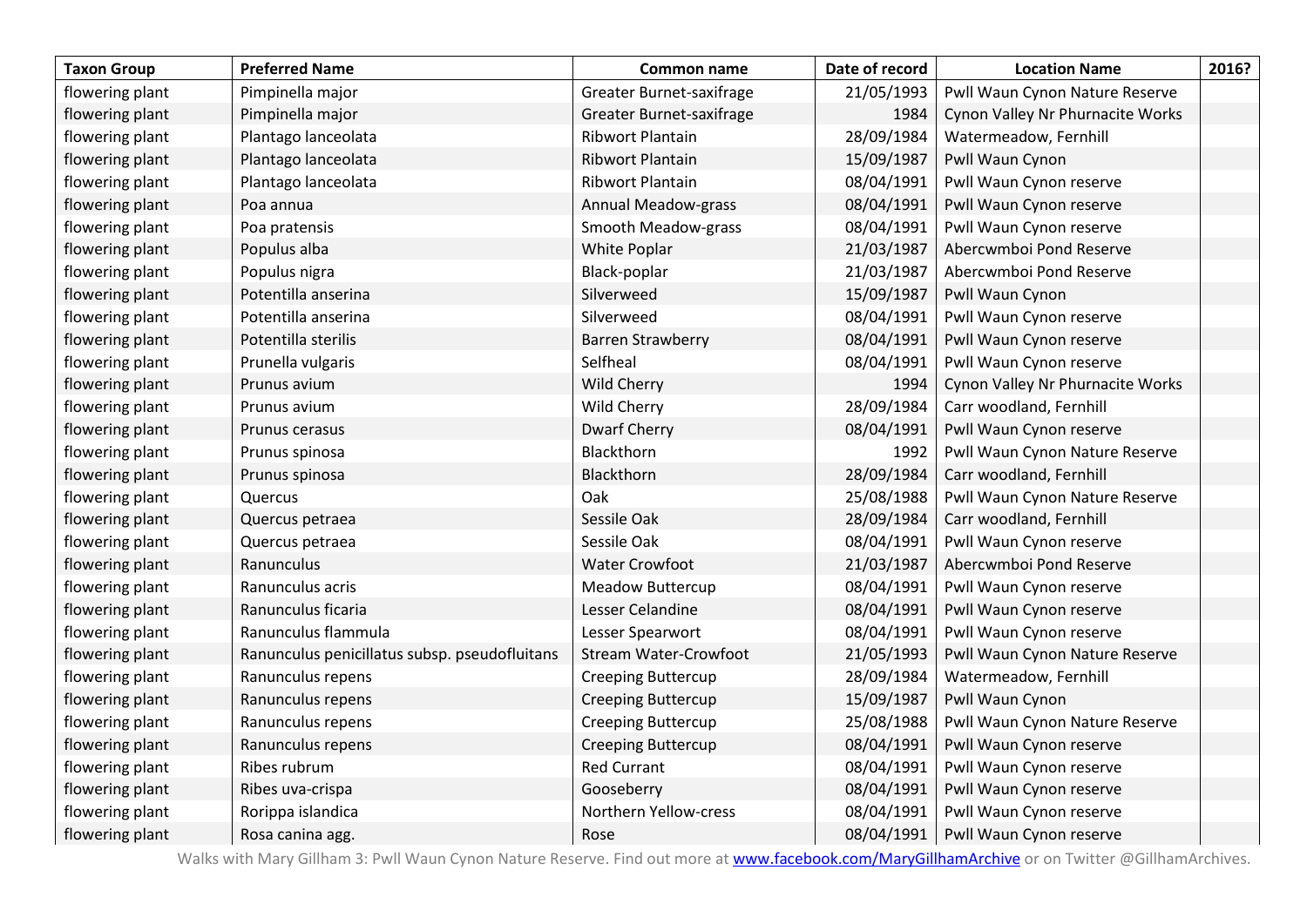| <b>Taxon Group</b> | <b>Preferred Name</b>    | Common name              | Date of record | <b>Location Name</b>             | 2016? |
|--------------------|--------------------------|--------------------------|----------------|----------------------------------|-------|
| flowering plant    | Rubus fruticosus agg.    | <b>Bramble</b>           | 08/04/1991     | Pwll Waun Cynon reserve          |       |
| flowering plant    | Rubus idaeus             | Raspberry                | 08/04/1991     | Pwll Waun Cynon reserve          |       |
| flowering plant    | Rumex                    | docks                    | 21/03/1987     | Abercwmboi Pond Reserve          |       |
| flowering plant    | Rumex                    | <b>Dock</b>              | 25/08/1988     | Pwll Waun Cynon Nature Reserve   |       |
| flowering plant    | Rumex acetosa            | Common Sorrel            | 08/04/1991     | Pwll Waun Cynon reserve          |       |
| flowering plant    | Rumex acetosella         | Sheep's Sorrel           | 25/08/1988     | Pwll Waun Cynon Nature Reserve   |       |
| flowering plant    | Rumex acetosella         | Sheep's Sorrel           | 08/04/1991     | Pwll Waun Cynon reserve          |       |
| flowering plant    | Rumex crispus            | <b>Curled Dock</b>       | 08/04/1991     | Pwll Waun Cynon reserve          |       |
| flowering plant    | Rumex obtusifolius       | <b>Broad-leaved Dock</b> | 08/04/1991     | Pwll Waun Cynon reserve          |       |
| flowering plant    | Salix                    | Willow                   | 25/08/1988     | Pwll Waun Cynon Nature Reserve   |       |
| flowering plant    | Salix alba               | White Willow             | 15/09/1987     | Pwll Waun Cynon                  |       |
| flowering plant    | Salix alba               | White Willow             | 08/04/1991     | Pwll Waun Cynon reserve          |       |
| flowering plant    | Salix caprea             | <b>Goat Willow</b>       | 28/09/1984     | Carr woodland, Fernhill          |       |
| flowering plant    | Salix caprea             | <b>Goat Willow</b>       | 08/04/1991     | Pwll Waun Cynon reserve          |       |
| flowering plant    | Salix cinerea            | <b>Common Sallow</b>     | 28/09/1984     | Roadside pool, Fernhill          |       |
| flowering plant    | Salix cinerea            | <b>Common Sallow</b>     | 28/09/1984     | Carr woodland, Fernhill          |       |
| flowering plant    | Salix cinerea            | <b>Common Sallow</b>     | 08/04/1991     | Pwll Waun Cynon reserve          |       |
| flowering plant    | Salix fragilis           | Crack-willow             | 28/09/1984     | Roadside pool, Fernhill          |       |
| flowering plant    | Salix fragilis           | Crack-willow             | 28/09/1984     | Carr woodland, Fernhill          |       |
| flowering plant    | Salix fragilis           | Crack-willow             | 08/04/1991     | Pwll Waun Cynon reserve          |       |
| flowering plant    | Salix viminalis          | Osier                    | 28/09/1984     | Carr woodland, Fernhill          |       |
| flowering plant    | Salix viminalis          | Osier                    | 08/04/1991     | Pwll Waun Cynon reserve          |       |
| flowering plant    | Sanguisorba minor        | Salad Burnet             | 08/04/1991     | Pwll Waun Cynon reserve          |       |
| flowering plant    | Sanguisorba officinalis  | <b>Great Burnet</b>      | 28/09/1984     | Watermeadow, Fernhill            |       |
| flowering plant    | Sanguisorba officinalis  | <b>Great Burnet</b>      | 15/09/1987     | Pwll Waun Cynon                  |       |
| flowering plant    | Sanguisorba officinalis  | <b>Great Burnet</b>      | 25/08/1988     | Pwll Waun Cynon Nature Reserve   |       |
| flowering plant    | Sanguisorba officinalis  | <b>Great Burnet</b>      | 25/08/1988     | Pwll Waun Cynon Nature Reserve   |       |
| flowering plant    | Sanguisorba officinalis  | <b>Great Burnet</b>      | 08/04/1991     | Pwll Waun Cynon reserve          |       |
| flowering plant    | Saponaria                | Saponaria                | 15/09/1987     | Pwll Waun Cynon                  |       |
| flowering plant    | Saponaria officinalis    | Soapwort                 | 21/05/1993     | Pwll Waun Cynon Nature Reserve   |       |
| flowering plant    | Saponaria officinalis    | Soapwort                 | 1984           | Cynon Valley Nr Phurnacite Works |       |
| flowering plant    | Saponaria officinalis    | Soapwort                 | 28/09/1984     | Watermeadow, Fernhill            |       |
| flowering plant    | Schoenoplectus lacustris | Common Club-rush         | 25/08/1988     | Pwll Waun Cynon Nature Reserve   |       |
| flowering plant    | Schoenoplectus lacustris | Common Club-rush         | 08/04/1991     | Pwll Waun Cynon reserve          |       |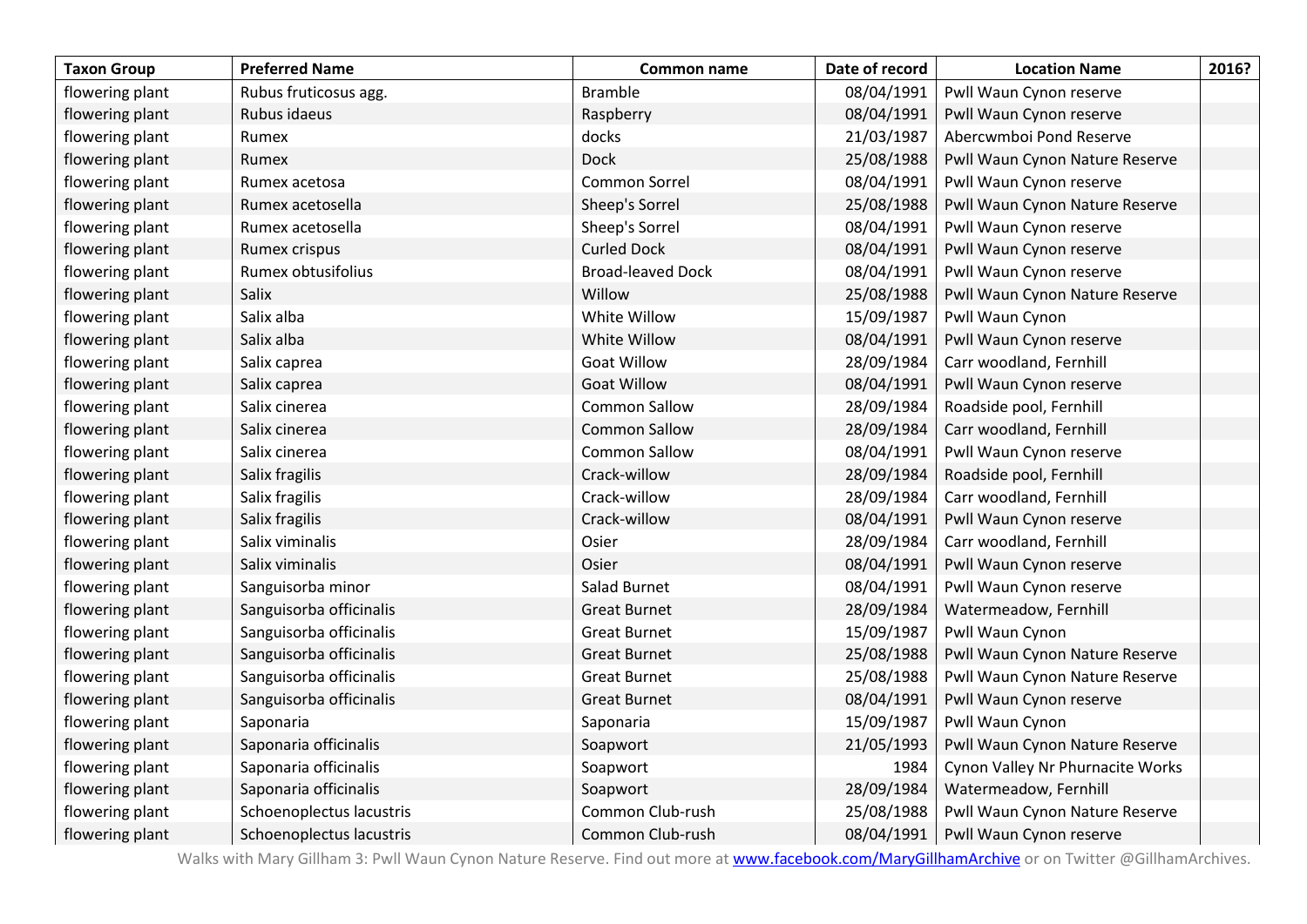| <b>Taxon Group</b> | <b>Preferred Name</b>        | Common name          | Date of record | <b>Location Name</b>             | 2016? |
|--------------------|------------------------------|----------------------|----------------|----------------------------------|-------|
| flowering plant    | Scirpus                      | <b>Scirpus</b>       | 21/03/1987     | Abercwmboi Pond Reserve          |       |
| flowering plant    | Scirpus sylvaticus           | Wood Club-rush       | 1984           | Cynon Valley Nr Phurnacite Works |       |
| flowering plant    | Scirpus sylvaticus           | Wood club rush       | 28/09/1984     | Roadside pool, Fernhill          |       |
| flowering plant    | Scorzoneroides autumnalis    | Autumn Hawkbit       | 28/09/1984     | Watermeadow, Fernhill            |       |
| flowering plant    | Scrophularia auriculata      | Water Figwort        | 28/09/1984     | Railside, Fernhill               |       |
| flowering plant    | Senecio jacobaea             | Senecio jacobaea     | 25/08/1988     | Pwll Waun Cynon Nature Reserve   |       |
| flowering plant    | Senecio jacobaea             | Common Ragwort       | 08/04/1991     | Pwll Waun Cynon reserve          |       |
| flowering plant    | Senecio vulgaris             | Groundsel            | 08/04/1991     | Pwll Waun Cynon reserve          |       |
| flowering plant    | Silene latifolia subsp. alba | <b>White Campion</b> | 28/09/1984     | Watermeadow, Fernhill            |       |
| flowering plant    | Solanum dulcamara            | Bittersweet          | 28/09/1984     | Roadside pool, Fernhill          |       |
| flowering plant    | Sorbus aucuparia             | Rowan                | 28/09/1984     | Carr woodland, Fernhill          |       |
| flowering plant    | Stachys palustris            | Marsh Woundwort      | 08/04/1991     | Pwll Waun Cynon reserve          |       |
| flowering plant    | Stachys palustris            | Marsh Woundwort      | 25/08/1988     | Pwll Waun Cynon Nature Reserve   |       |
| flowering plant    | Stellaria media              | Common Chickweed     | 08/04/1991     | Pwll Waun Cynon reserve          |       |
| flowering plant    | Succisa pratensis            | Devil's-bit Scabious | 28/09/1984     | Watermeadow, Fernhill            |       |
| flowering plant    | Succisa pratensis            | Devil's-bit Scabious | 08/04/1991     | Pwll Waun Cynon reserve          |       |
| flowering plant    | Symphytum                    | Indet. Comfrey       | 21/05/1993     | Pwll Waun Cynon Nature Reserve   |       |
| flowering plant    | Taraxacum officinale agg.    | Dandelion            | 08/04/1991     | Pwll Waun Cynon reserve          |       |
| flowering plant    | Trifolium dubium             | Lesser Trefoil       | 08/04/1991     | Pwll Waun Cynon reserve          |       |
| flowering plant    | Trifolium hybridum           | <b>Alsike Clover</b> | 25/08/1988     | Pwll Waun Cynon Nature Reserve   |       |
| flowering plant    | Trifolium pratense           | <b>Red Clover</b>    | 15/09/1987     | Pwll Waun Cynon                  |       |
| flowering plant    | Trifolium pratense           | <b>Red Clover</b>    | 25/08/1988     | Pwll Waun Cynon Nature Reserve   |       |
| flowering plant    | Trifolium pratense           | <b>Red Clover</b>    | 08/04/1991     | Pwll Waun Cynon reserve          |       |
| flowering plant    | Trifolium repens             | <b>White Clover</b>  | 28/09/1984     | Watermeadow, Fernhill            |       |
| flowering plant    | Trifolium repens             | White Clover         | 25/08/1988     | Pwll Waun Cynon Nature Reserve   |       |
| flowering plant    | Trifolium repens             | <b>White Clover</b>  | 08/04/1991     | Pwll Waun Cynon reserve          |       |
| flowering plant    | Tussilago farfara            | Colt's-foot          | 08/04/1991     | Pwll Waun Cynon reserve          |       |
| flowering plant    | Typha latifolia              | <b>Bulrush</b>       | 25/08/1988     | Pwll Waun Cynon Nature Reserve   |       |
| flowering plant    | Typha latifolia              | <b>Bulrush</b>       | 08/04/1991     | Pwll Waun Cynon reserve          |       |
| flowering plant    | Ulmus glabra                 | Wych Elm             | 28/09/1984     | Carr woodland, Fernhill          |       |
| flowering plant    | Ulmus glabra                 | Wych Elm             | 28/09/1984     | Railside, Fernhill               |       |
| flowering plant    | Urtica dioica                | <b>Nettles</b>       | 21/03/1987     | Abercwmboi Pond Reserve          |       |
| flowering plant    | Urtica dioica                | <b>Common Nettle</b> | 25/08/1988     | Pwll Waun Cynon Nature Reserve   |       |
| flowering plant    | Urtica dioica                | <b>Common Nettle</b> | 08/04/1991     | Pwll Waun Cynon reserve          |       |